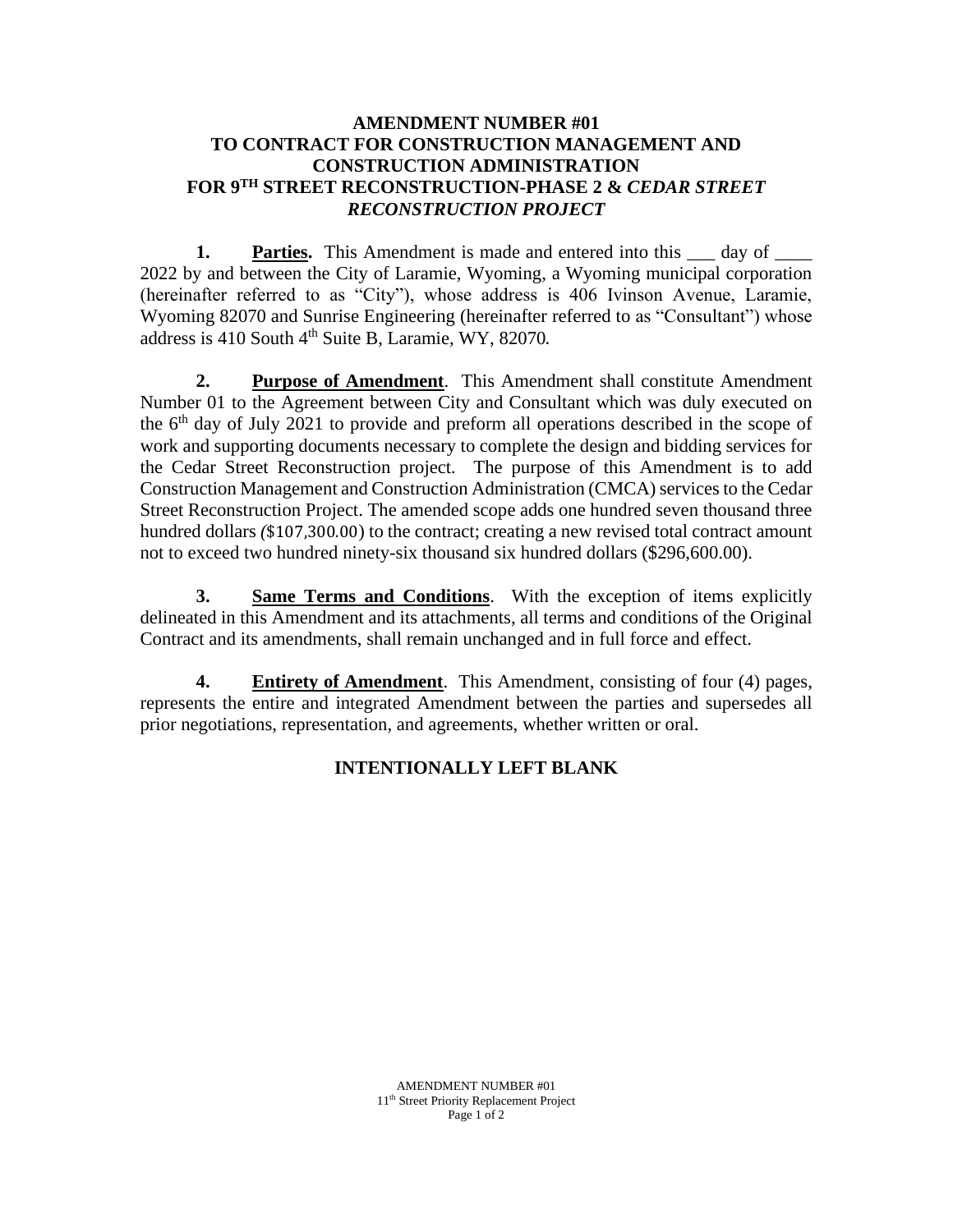IN WITNESS WHEREOF, the City of Laramie Public Works Department has caused this amendment to be signed and executed in its behalf by the Public Works Director, and duly attested by the Consultant who has signed and executed this Agreement, the day and year first written above.

CITY OF LARAMIE, WYOMING:

By: Paul Weaver, Mayor and President of the City Council

Attest: Nancy Bartholomew City Clerk

### **CONSULTANT:**

**Sunrise Engineering**

 $By:$ Witness TJ Stark, PE

AMENDMENT NUMBER #01 11th Street Priority Replacement Project Page 2 of 2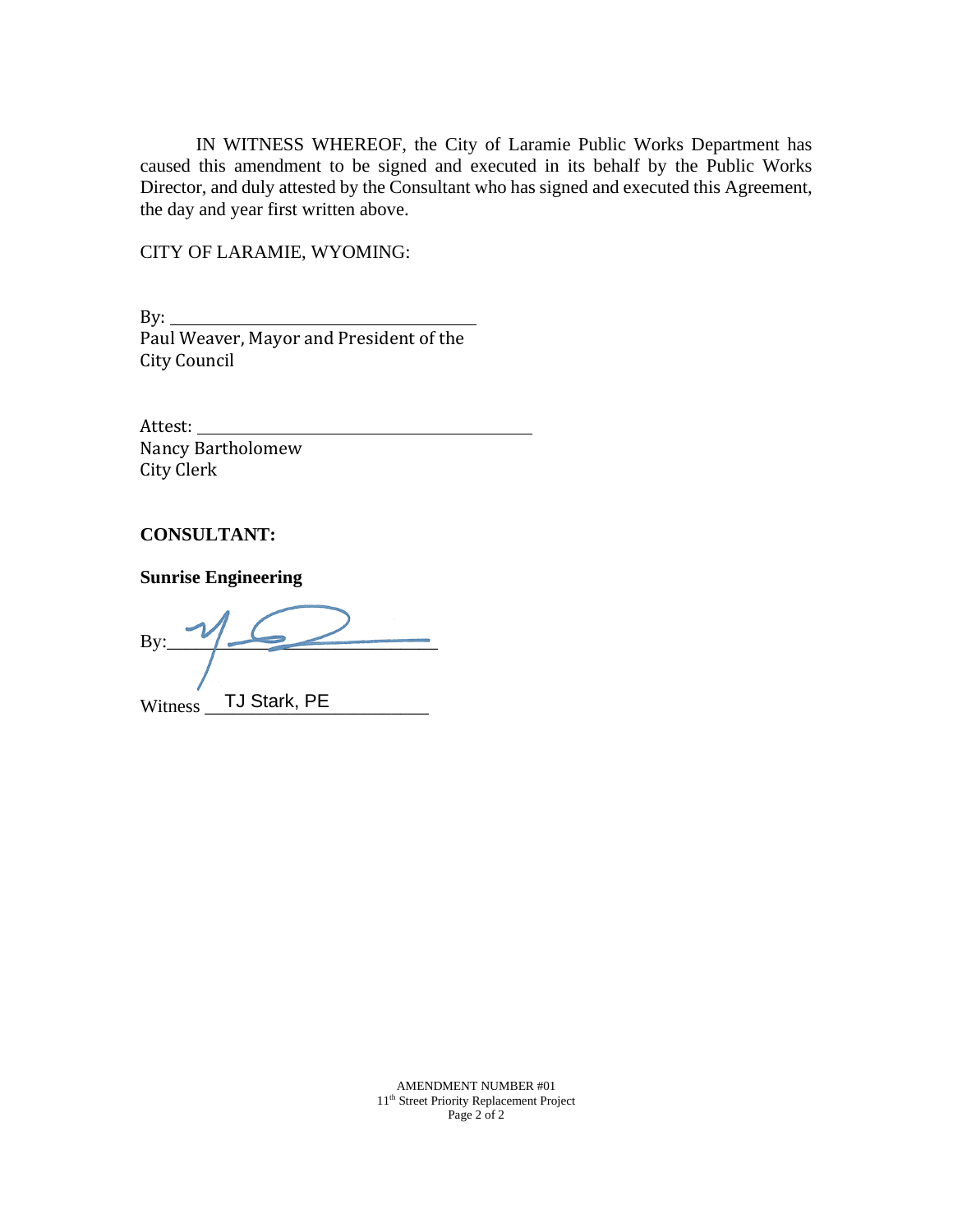| CEDAR STREET RECONSTRUCTION - CMCA        |     |            |                                                                                                             |  |  |  |  |
|-------------------------------------------|-----|------------|-------------------------------------------------------------------------------------------------------------|--|--|--|--|
| <b>CITY OF LARAMIE</b>                    |     |            |                                                                                                             |  |  |  |  |
| <b>ENGINEER'S FEE PROPOSAL</b>            |     |            |                                                                                                             |  |  |  |  |
| Based on a construction period of 90 days |     |            |                                                                                                             |  |  |  |  |
| <b>Description</b>                        |     | Cost       | Comments                                                                                                    |  |  |  |  |
| <b>CONSTRUCTION ADMINISTRATION</b>        |     |            | Budget below based on 12 weeks of construction(90 calendar days)                                            |  |  |  |  |
| TASK 1 - ADMIN                            | \$  | 17,000.00  | Engineer III at 7 hours per week = 84 hours. Admin assistant 2 hours per<br>week = $24$ hours               |  |  |  |  |
| <b>TASK 2 - MEETINGS</b>                  | \$  | 11,000.00  | Braeden, TJ, and Observer 2 hours per week.                                                                 |  |  |  |  |
| <b>TASK 3 - SUBMITTAL REVIEW</b>          | \$  | 6,900.00   | EIT II at 24 hours, Engineer III at 16 hours, Principal Engineer at 4 hours.                                |  |  |  |  |
| TASK 4 - PRE-CONSTRUCTION MEETING / DOCS  | \$  | 1,800.00   | Braeden, TJ, and Observer at 4 hours.                                                                       |  |  |  |  |
| <b>TASK 5 - OBSERVATION</b>               | \$  | 64,000.00  | Construction Observer II, 40 hours per week, 12 weeks = 480.<br>Braeden and TJ overseeing 3 hours per week. |  |  |  |  |
| TASK 5A - REIMBURSABLES (FIELD VEHICLE)   | \$  | 3,800.00   | 60 working days (12 weeks, 5 days per week)                                                                 |  |  |  |  |
| TASK 6 - CONTRACT RECORD DRAWINGS         | \$  | 2,800.00   | EIT II at 16 hours, Engineer III at 4 hours                                                                 |  |  |  |  |
| PROPOSED TOTAL                            | \$. | 107,300.00 | T&M                                                                                                         |  |  |  |  |